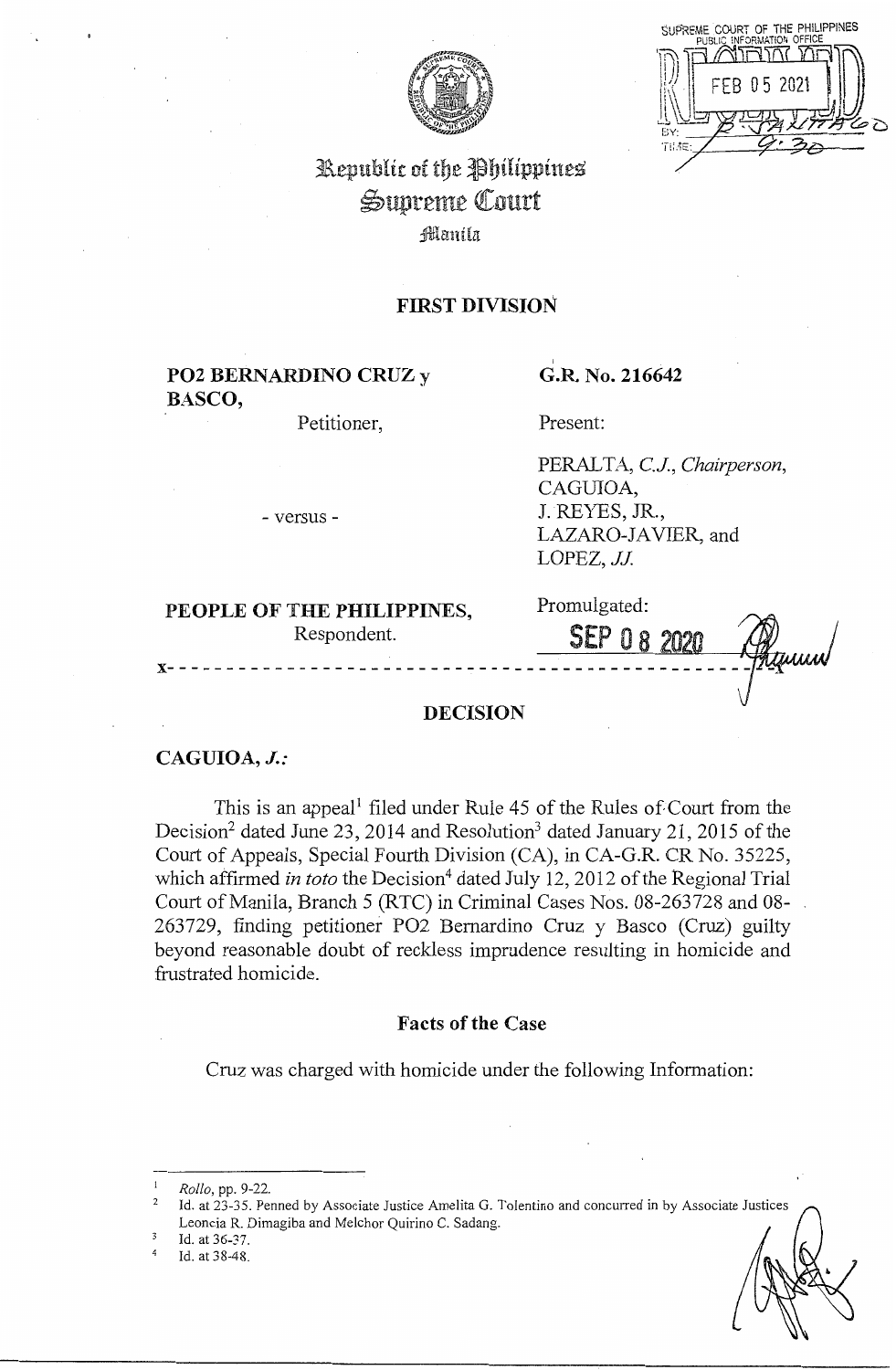#### xxxx

That on or about September 9, 2008, in the City of Manila, Philippines, the said accused did then and there willfully, unlawfully and feloniously, with intent to kill, attack, assault and use personal violence upon the person of one GERWIN TORRALBA Y FERNANDEZ, 9 years old, a minor, by then and there firing and hitting the latter's head with a gun, thereby inflicting upon the said GERWIN TORRALBA Y FERNANDEZ mortal gunshot wounds which were the direct and immediate cause of his death thereafter.

#### Contrary to law.<sup>5</sup>

He was also charged with frustrated homicide under the following Information:

#### xxxx

That on or about September 9, 2008, in the City of Manila, Philippines, the said accused did then and there willfully, unlawfully and feloniously, with intent to kill, attack, assault and use personal violence upon the person of one ARCHIBALD BERNARDO Y DAVID, by then and there firing and hitting the latter on the right wrist and left shoulder with a gun, thereby inflicting upon the said ARCHIBALD BERNARDO Y DAVID physical injuries which were necessarily fatal and mortal thus performing all the acts of execution which should have produced the crime of homicide as a consequence, but which nevertheless did not produce it by reason or causes independent of the will of the said ARCHIBALD BERNARDO Y DAVID, which prevented his death.

Contrary to law.<sup>6</sup>

When Cruz was arraigned on November 16, 2009, he pleaded not guilty to both charges.<sup>7</sup> Thereafter, trial ensued.<sup>8</sup>

#### *Version of the Prosecution*

On September 9, 2008, private complainant Archibald Bernardo y David (Bernardo) was manning his liquified petroleum gas (LPG) business when he received a call from a customer complaining that the LPG gas tank delivered earlier was leaking.<sup>9</sup> Bernardo decided to attend to it personally and, using his own motorcycle, proceeded to the customer.<sup>10</sup>

While cruising along Paulino Street and before reaching the intersection of Nepa and Alfonso Streets, Bernardo chanced upon Cruz who

<sup>5</sup> Records, p. 2. Emphasis omitted.

Id. at 43.

<sup>7</sup>*Rollo,* p. 24.

 $\frac{8}{9}$  Id. at 26.

 $^{9}$  Id.<br><sup>10</sup> Id. at 26-27.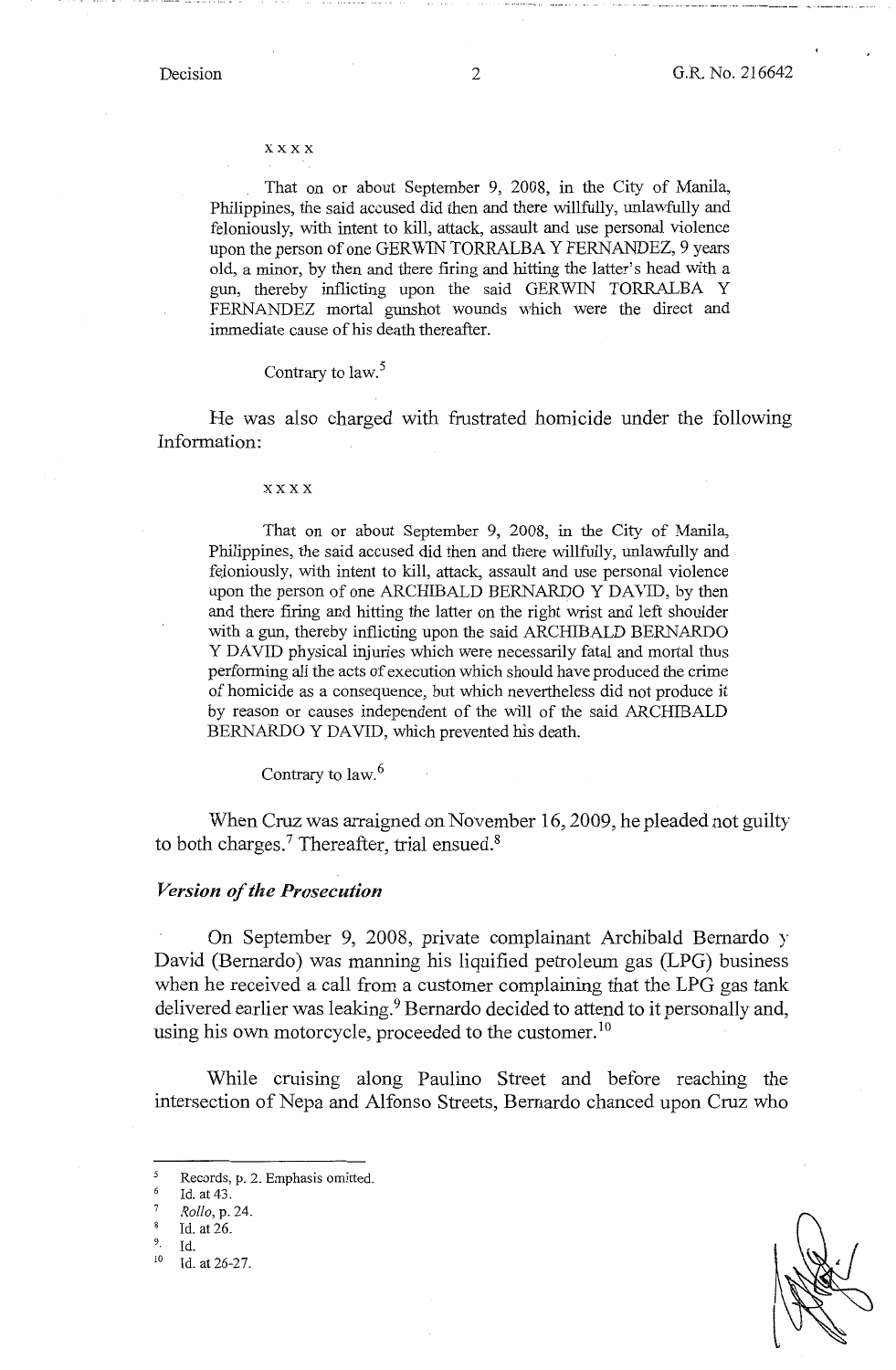was also on a motorcycle in front of Balut Bakery.<sup>11</sup> Earlier, one Petronillo Herero (Herero) noticed that Cruz traversing Paulino Street slowly while looking from side to side as if in search of someone.<sup>12</sup>

Bernardo overtook Cruz but the latter tried to flag him down.<sup>13</sup> When Bernardo looked back and their eyes met, Cruz placed his right hand on the gun tucked in his waist and then, in a challenging voice, shouted *"Ano?"* at Bernardo.<sup>14</sup> Bernardo responded with "Ano rin."<sup>15</sup> Immediately, Cruz drew his gun from his waist and fired successive shots at Bernardo, who sped off with his motorcycle to flee.<sup>16</sup>

Before reaching the corner of Balasan Street, Bernardo stopped and got off his motorcycle.<sup>17</sup> By then, he was already hit twice at the back of his left  $arm<sup>18</sup>$  He only realized this when he saw blood dripping from his arm.<sup>19</sup> He also lost grip in his left arm, which forced him to stop the motorcycle and leave it behind.<sup>20</sup> Bernardo tried to draw and cock his gun to retaliate but was unable to do so due to the injuries that he sustained.<sup>21</sup> Meanwhile, Cruz continued firing his gun at Bernardo until he hit the latter again on his right wrist.<sup>22</sup>

In the meantime, Gerwin F. Torralba (Torralba) was flying a kite in the area at that time.<sup>23</sup> Torralba fell to the ground upon being hit by one of the bullets fired by Cruz.<sup>24</sup> Upon seeing Torralba sprawled on the ground, Cruz stopped, left his motorcycle, and ran towards Nepa Street.<sup>25</sup>

Meanwhile, Bernardo fled on foot and reached the Barangay Hall.<sup>26</sup> He then hailed a pedicab and asked the driver to bring him and the wounded Torralba to the hospital.<sup>27</sup> They were brought to Tondo Medical Center.<sup>28</sup> Bernardo survived due to prompt medical treatment.<sup>29</sup> Unfortunately, Torralba, who was transferred to Jose R. Reyes Memorial Medical Center, expired upon arrival thereat.<sup>30</sup>

| 11 | Id. at 27.       |
|----|------------------|
| 12 | Id.              |
| 13 | Id.              |
| 14 | Id.              |
| 15 | Id.              |
| 16 | Id.              |
| 17 | Id.              |
| 18 | Id.              |
| 19 | Id.              |
| 20 | Id.              |
| 21 | Id.              |
| 22 | Id.              |
| 23 | Id.              |
| 24 | Id.              |
| 25 | Id.              |
| 26 | Id.              |
| 27 | Id.              |
| 28 | Id.              |
| 29 | Id.              |
| 30 | Records, p. 425. |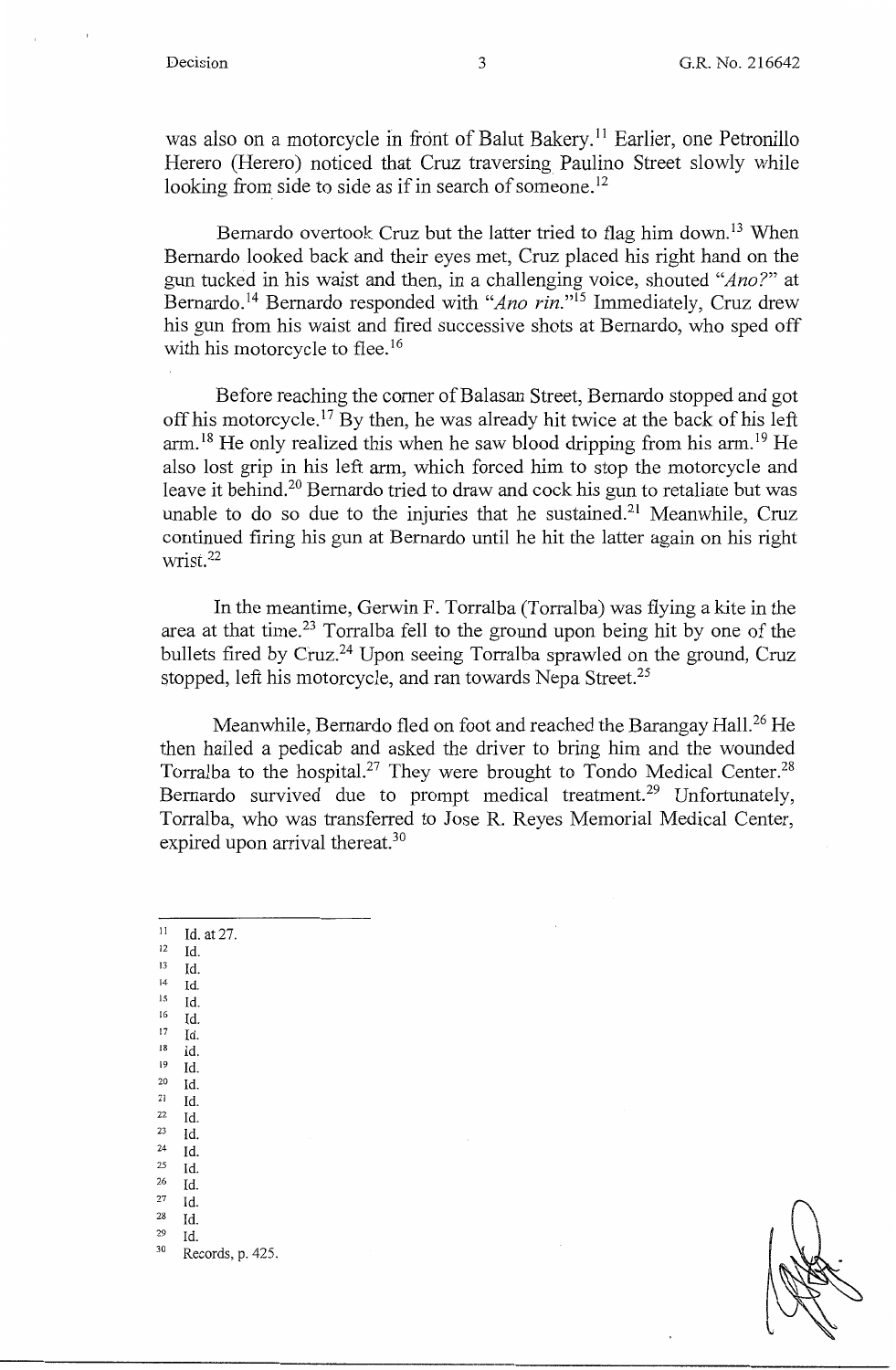#### *Version of the Defense*

Cruz, a regular member of the Philippine National Police (PNP), was then assigned at Police Station 1 (PS-1) of the Manila Police District, located at Tondo, Manila City.<sup>31</sup>

On September 9, 2008, Cruz was on a day shift duty (7:00 a.m. to 7:00 p.m. ). 32 Using his own motorcycle, he conducted a roving patrol along Paulino Street up to the vicinity of San Rafael Street, within the area and jurisdiction of PS-1. 33 On his way back to PS-1, while traversing Paulino Street between the comers of Nepa and Batasan Streets, Bernardo, who was also on a motorcycle, suddenly overtook him, blocked his path and nearly collided with his motorcycle.<sup>34</sup>

Cruz then asked Bernardo, *"Ano ba?"35* It was then that he recognized that the person who overtook him was Bernardo, son of a former. Barangay Chairman who was defeated by his mother in the recent election.<sup>36</sup> Bernardo shouted back, *"Ano rin/"37* At the same time, Bernardo drew his gun from his waist and pointed it at Cruz, while also moving away slowly on board his motorcycle.<sup>38</sup> Faced with imminent danger to his own life, Cruz, a policeman, acted swiftly to prevent the aggression by drawing his service firearm and firing at the arms of Bernardo.<sup>39</sup>

Although wounded, Bernardo tried to load and cock his handgun.<sup>40</sup> Thus, Cruz had no other recourse but to fire at Bernardo again to repel the imminent danger.<sup>41</sup>

Cruz was about to approach Bernardo to bring him to the hospital but hesitated when he saw several persons coming from the area where Bernardo resides.<sup>42</sup> He was compelled to leave his motorcycle behind and leave the area on foot. <sup>43</sup>

Thereafter, Cruz surrendered to his superior and turned-over his service firearms, and subsequently submitted himself for investigation.<sup>44</sup> It was only

<sup>31</sup>*Rollo,* p. 28. 32 Id. 33 Id. 34 Id. 35 Id. 36 Id. 37 Id. 38 Id. 39 Id. 40 Id. 41 Id. 42 Id. 43 Id. 44 Id. at 28-29.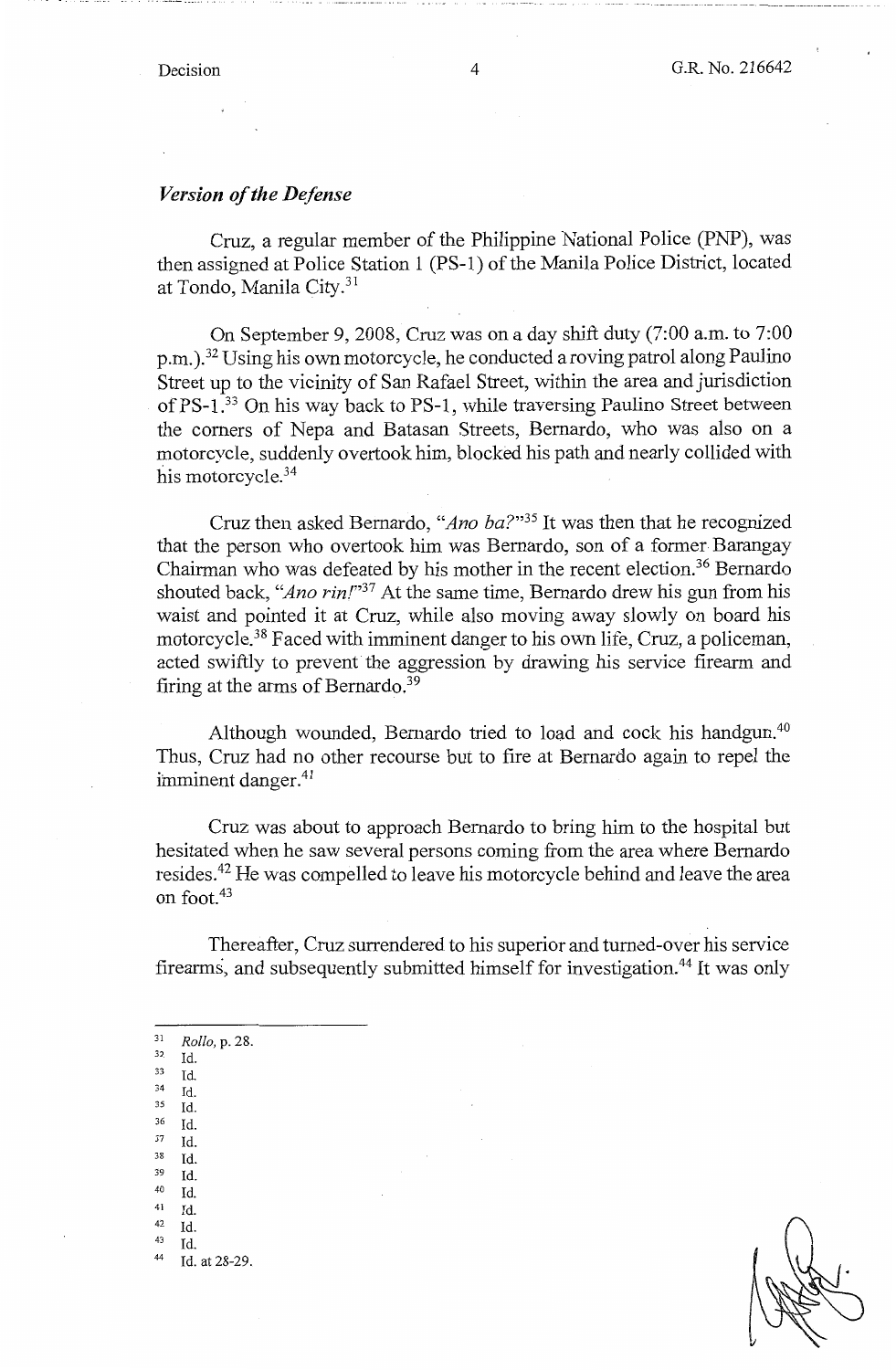then that he learned that during the incident, Torralba, a child who was playing, was accidentally hit and had died.<sup>45</sup>

#### **RTC Ruling**

In a Decision dated July 12, 2012, the RTC found Cruz guilty beyond reasonable doubt of frustrated homicide with respect to the shooting of Bernardo. On the other hand, with respect to the death of Torralba, the RTC held that Cruz is only guilty of reckless imprudence resulting in homicide because of the lack of criminal intent. The dispositive portion of the RTC Decision reads as follows:

WHEREFORE, premises considered, the Court rules as follows:

- I. In Criminal Case No. 08-263728, accused PO2 BERNARDINO CRUZ Y BASCO @ "BONG CRUZ" is GUILTY beyond reasonable doubt of Reckless Imprudence resulting in Homicide defined and penalized under Art. 365 in relation to Art. 249 of the Revised Penal Code and is hereby sentenced to suffer an indeterminate penalty of FOUR (4) MONTHS and ONE (1) DAY *of[arresto mayor],* as minimum to FOUR (4) YEARS and TWO (2) MONTHS of *[prision correccional],* as maximum. In addition, accused is ordered to pay the heirs of Gerwin Torralba y Fernandez civil indemnity [ *ex-delicto]* in the amount of P70,000.00, actual damages in the amount of PS0,000.00, P24,000.00 for funeral and burial expenses, and Pl 00,000.00 as moral damages and compensatory damages without subsidiary imprisonment in case of insolvency and to pay the costs of suit.
- 2. In Criminal Case No. 08-263729, accused PO2 BERNARDINO CRUZ Y BASCO @ "BONG CRUZ" is GUILTY beyond reasonable doubt of the crime charged and is hereby sentenced to suffer the penalty of FOUR (4) YEARS, TWO (2) MONTHS and ONE (1) DAY as minimum to SIX (6) YEARS and ONE (1) DAY as maximum and to indemnify Archibald Bernardo y David the amount of PS0,000.00 as actual damages and P20,000.00 as moral damages without subsidiary imprisonment in case of insolvency and to pay the costs.

SO ORDERED.<sup>46</sup>

### **CA Ruling**

On June 23, 2014, the CA promulgated the assailed Decision which affirmed *in toto* the RTC Decision. The CA upheld the sufficiency of the evidence presented by the prosecution and rejected Cruz's version of the events as lacking in credibility and for inconsistencies in the testimonies of the defense's witnesses. However, the CA no longer discussed Cruz's invocation of the justifying circumstance of fulfillment of duty, and the

45 Id. at 29.<br>46 Id. at 47-48.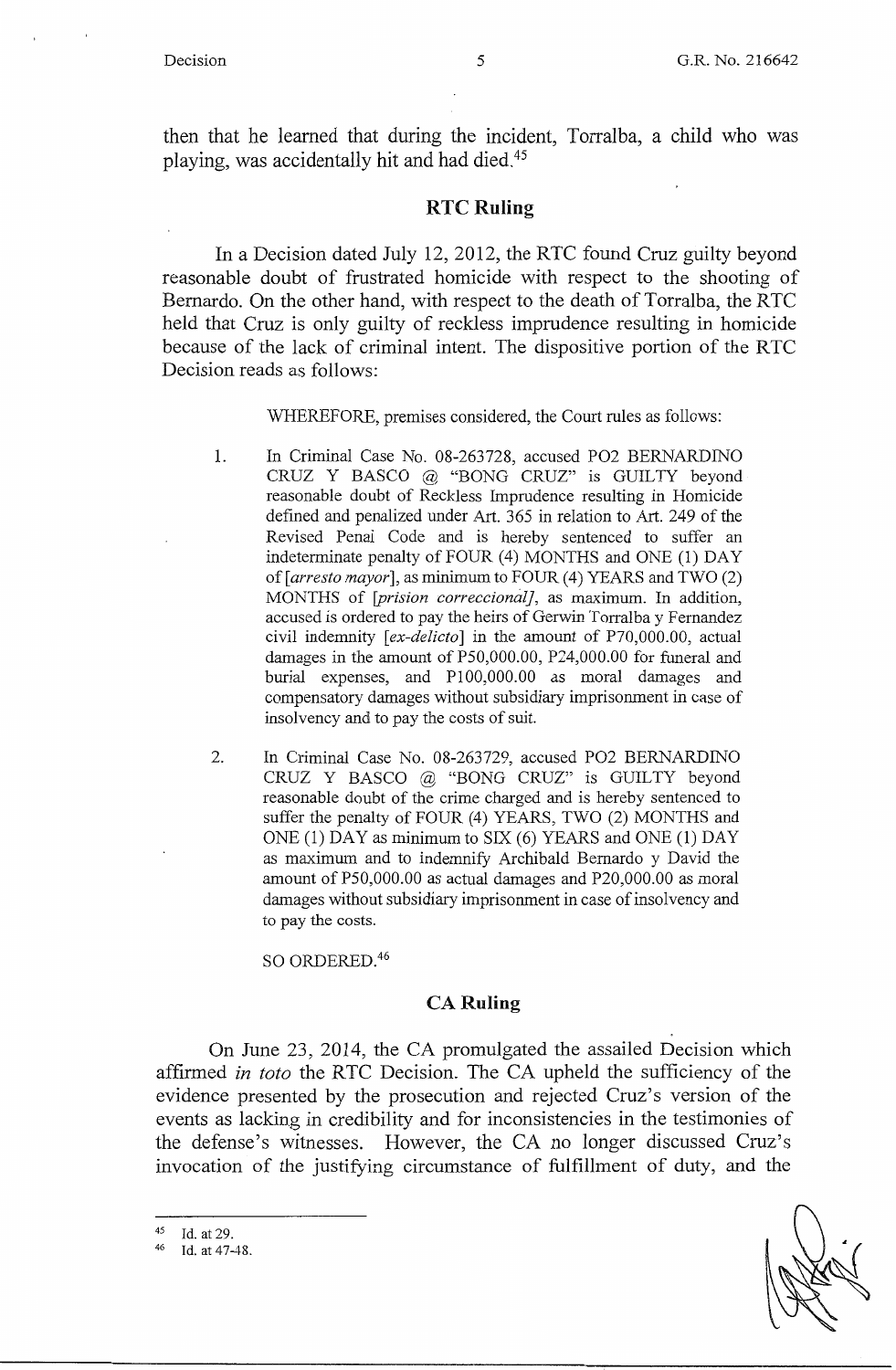mitigating circumstances of voluntary surrender and/or sufficient provocation.

The dispositive portion of the CA Decision reads as follows:

*WHEREFORE,* premises considered, the decision of the court *a quo* in Criminal Case No. 08-263728 finding the accused-appellant guilty beyond reasonable doubt of the crime of reckless imprudence resulting in homicide as well as in Criminal Case no. 08-263729 finding the accused-appellant guilty beyond reasonable doubt of the crime of :frustrated homicide is **AFFIRMED** *in toto.* <sup>47</sup>

Aggrieved, Cruz sought reconsideration of the above Decision but was denied by the CA in a Resolution dated January 21, 2015.

Hence, this appeal.

Cruz argues that the justifying circumstances of self-defense and lawful performance of duty should be appreciated in his favor. 48 Alternatively, he maintains that his criminal liability should be mitigated given the sufficient provocation on the part of Bernardo, and by his voluntary surrender.<sup>49</sup>

The Office of the Solicitor General (OSG) counters that the justifying and mitigating circumstances raised by Cruz are not supported by evidence on record.50 Additionally, the OSG argues, as it did before the CA, that with respect to the death of Torralba, Cruz should be held guilty of homicide instead of just reckless imprudence resulting in homicide because Torralba's death was brought about by the same felonious act of shooting at Bernardo.<sup>51</sup>

#### **Issue**

The parties submit the following issues for resolution of the Court:

1. Whether the CA committed a reversible error in ruling that Cruz was not acting in self defense or fulfillment of duty at the time of the shooting incident;

2. Whether the CA committed a reversible error in not appreciating the mitigating circumstances of sufficient provocation and voluntary surrender in favor of Cruz; and

3. Whether the CA committed a reversible error when it upheld the RTC ruling that, with respect to the death of Torralba, Cruz is guilty only of reckless imprudence resulting in homicide instead of homicide.

<sup>47</sup> Id. at 34.<br>
48 Id. at  $147 - 168$ .<br>
49 Id. at 163-164.<br>
50 Id. at 120.<br>
51 Id. at B32-133.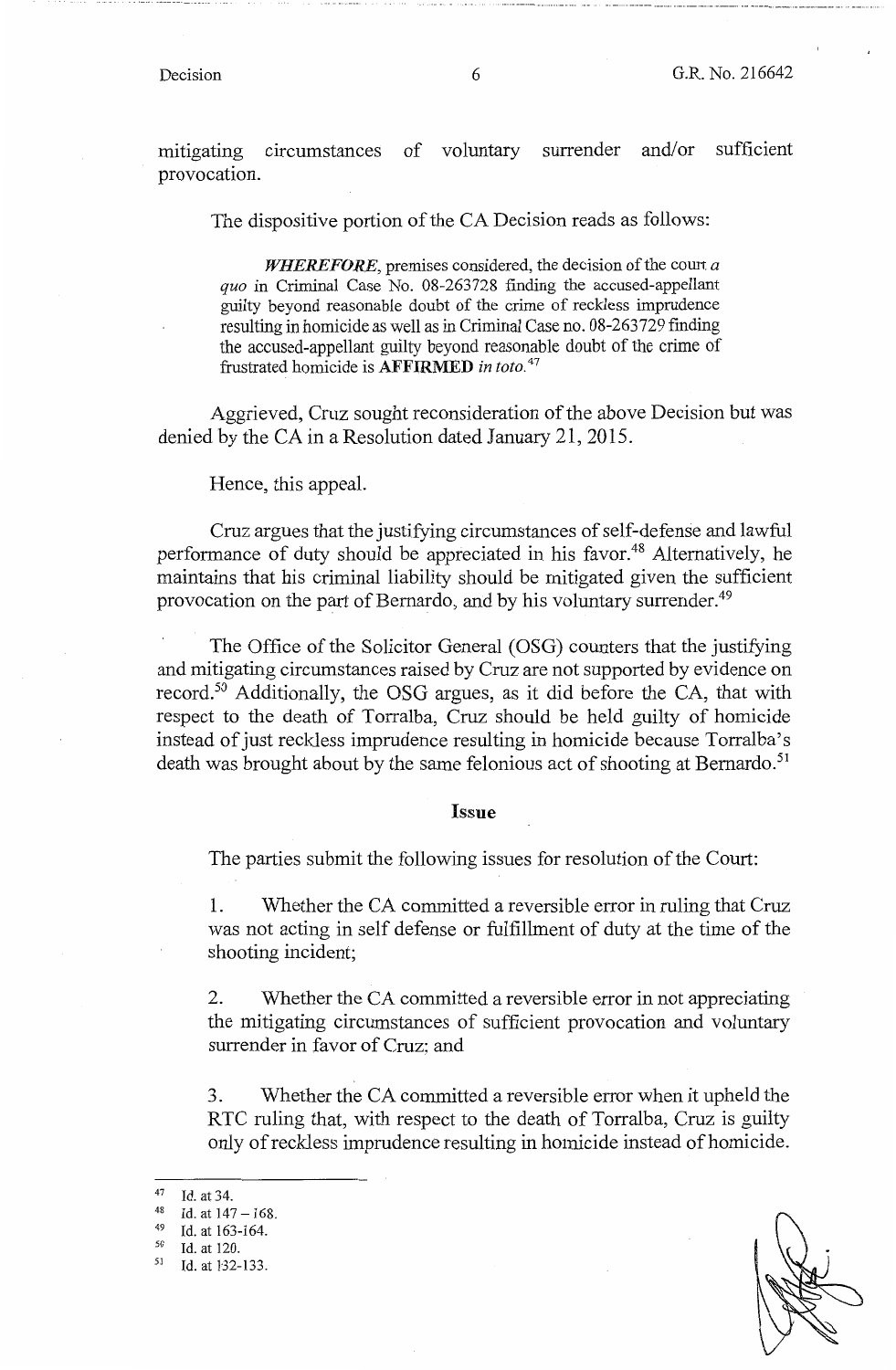### **The Court's Ruling**

An appeal by the accused in criminal cases throws the entire case wide open for review and the reviewing tribunal can correct errors, though unassigned in the appealed judgment, or even reverse the trial court's decision based on grounds other than those that the parties raised as errors.<sup>52</sup> The appeal confers the appellate court full jurisdiction over the case and renders such court competent to examine records, revise the judgment appealed from, increase the penalty, and cite the proper provision of the penal law.<sup>53</sup>

After a judicious review of the records of the case at bar, the Court finds that a modification of the assailed CA Decision is in order.

# *Cruz was not acting in self-defense or fulfillment of duty*

Cruz argues that he should not be held criminally liable for the death of Torralba and the injuries sustained by Bernardo because he was acting in selfdefense and in the performance of his duty as a police officer. The Court finds no merit in his position.

On the matter of self-defense, the Court concurs with the findings of both the RTC and the CA that Cruz's act of shooting was not precipitated by any unlawful aggression on the part of Bernardo. In self-defense, the accused bears the burden of proving by clear and convincing evidence the concurrence of the following elements: (l) unlawful aggression; (2) reasonable necessity of the means employed to prevent or repel the unlawful aggression; and (3) lack of sufficient provocation on the part of the person defending himself.<sup>54</sup> Of these three elements, the existence of unlawful aggression on the part of the victim is the most important.<sup>55</sup> The test for the presence of unlawful aggression is whether aggression from the victim put in real peril the life or personal safety of the person defending himself, and such peril must not be an imagined or imaginary threat.<sup>56</sup> Accordingly, (a) there must be a physical or material attack or assault; (b) the attack or assault must be actual, or, at least, imminent; and  $(c)$  the attack or assault must be unlawful.<sup>57</sup>

As found by the RTC and the CA, Cruz failed to prove by clear and convincing evidence that it was Bernardo who first drew a gun. Thus, in the absence of unlawful aggression on the part of Bernardo, the plea of selfdefense must necessarily fail.

There is also no merit in Cruz's claim that he was acting in the fulfillment of his duties as a police officer at the time of the shooting incident.

<sup>52</sup>*Casilac v. People,* G.R. No. 238436, February 17, 2020.

<sup>53</sup> Id. 54 *People v. Dulin,* G.R. No. 171284, June 29, 2015, 760 SCRA 413,425.

<sup>55</sup> Id.

<sup>56</sup> *Peoplev. Nugas,* G.R. No. 172606, November 23,2011, 661 SCRA 159, 167. 57 Id. at 168.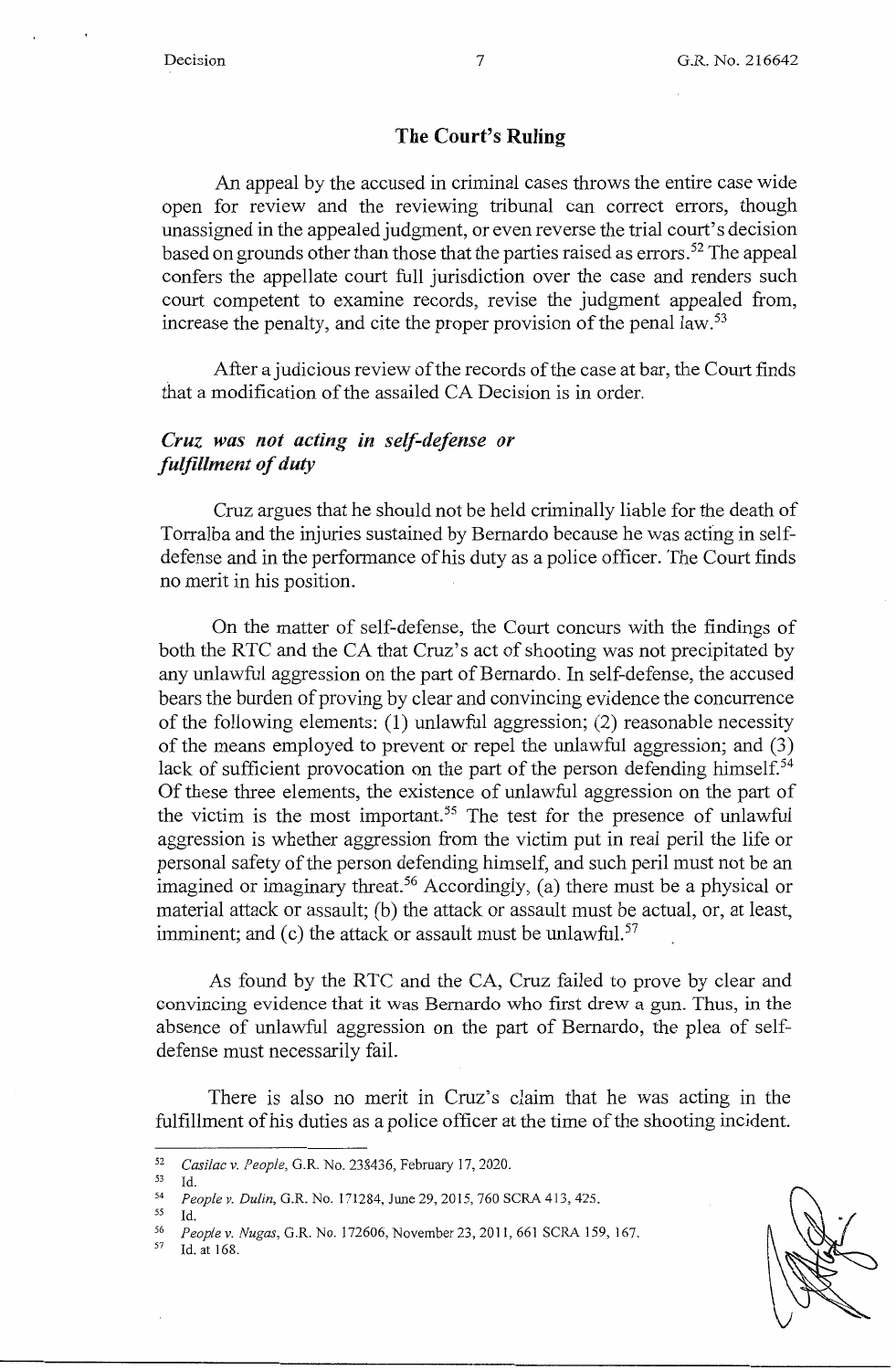To successfully invoke this justifying circumstance, an accused must prove that: (1) he acted in the performance of a duty; and (2) the injury inflicted or offense committed is the necessary consequence of the due performance or lawful exercise of such duty.<sup>58</sup> It has already been established—by the consistent factual findings of the RTC and CA, which gave more credence to the facts as narrated by the prosecution-that Cruz's act of shooting Bernardo was without any justifiable cause. Consequently, there is no basis to conclude that Cruz's actions were committed in furtherance of his police duties. Moreover, the fact that he reported for duty on the day of the incident,<sup>59</sup> does not necessarily prove that he was, at that time, acting by reason of and in the fulfillment of his duty as a police officer. Clearly, the justifying circumstance of fulfillment of duty has no application in this case.

Having pleaded self-defense, Cruz essentially admitted to the felonious act of shooting Bernardo and inflicting fatal injuries upon the latter. On this score, the Court concurs with the findings of the RTC and CA that Cruz is guilty of frustrated homicide.

### *The death of Torralba amounts to homicide*

Considering that the death of Torralba was caused by the same felonious act of shooting at Bernardo, the OSG is correct when it argues that Cruz should be held guilty of homicide as originally charged.

Torralba, an eight-year old boy, was at the wrong place and time during the shooting incident. While Cruz did not intend to end the life of this child, the latter's death is a crime of homicide in accordance with Article 4 of the Revised Penal Code (RPC) and prevailing jurisprudence.

Under Article 4, criminal liability is incurred "by any person committing a felony ( *delito)* although the wrongful act done be different from that which he intended." Accordingly, the author of the felony shall be criminally liable for the direct, natural and logical consequence thereof, whether intended or not. For this provision to apply, it must be shown, however, (a) that an intentional felony has been committed, and (b) that the wrong done to the aggrieved party be the direct, natural and logical consequence of the felony committed by the offender. 60 The Court finds these elements present in this case.

It has already been established that Cruz committed an intentional felony when he fired multiple shots at Bernardo. The death of Torralba, who was hit by one of those bullets intended for Bernardo, is a direct, natural, and

<sup>58</sup>*Mamangun v. People,* G.R. No. 149152, February 2, 2007, 514 SCRA 44, 51. 59 Records, pp. 459-460. 60 *People v. Iligan,* G.R. No. 75369, November 26, 1990, 191 SCRA 643,651.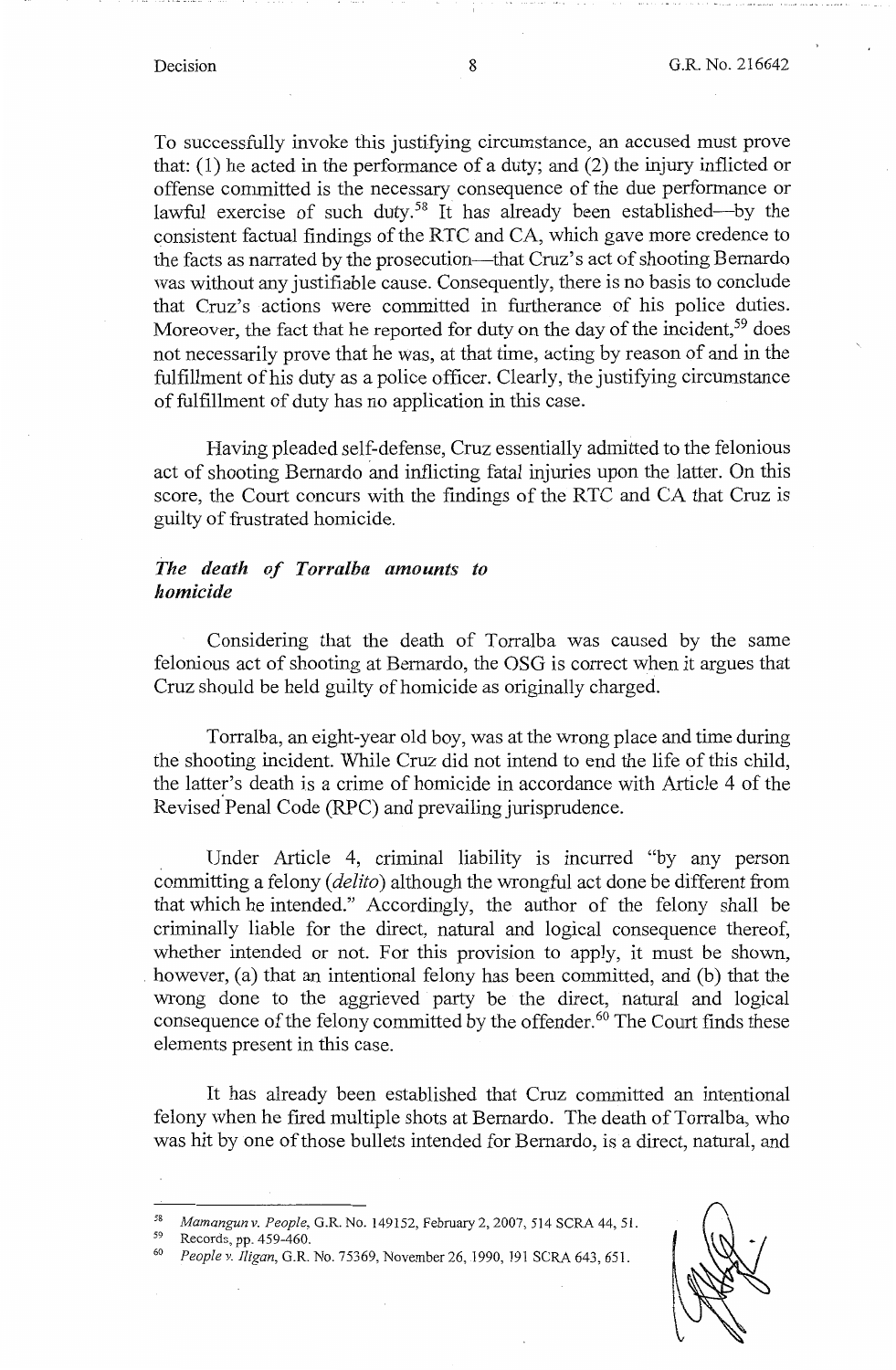logical consequence of said intentional felony. The death of Torralba is an example of *aberratio ictus.* 

In *People v. Adriano y Samson*,<sup>61</sup> a case where one of the victims was a mere by-stander hit by a stray bullet, the Court explained the principle of *aberratio ictus* under Article 4 of the RPC, *viz.:* 

We refer back to the settled facts of the case. Bulanan, who was merely a bystander, was killed by a stray bullet. He was at the wrong place at the wrong time.

Stray bullets, obviously, kill indiscriminately and often without warning, precluding the unknowing victim from repelling the attack or defending himself. At the outset, Adriano had no intention to kill Bulanan, much less, employ any particular means of attack. Logically, Bulanan's death was random and unintentional and the method used to kill her, as she was killed by a stray a bullet, was, by no means, deliberate. Nonetheless, Adriano is guilty of the death of Bulanan under Article 4 of the Revised Penal Code, pursuant to the doctrine of *aberratio ictus,* which imposes criminal liability for the acts committed in violation of law and for all the natural and logical consequences resulting therefrom. While it may not have been Adriano's intention to shoot Bulanan, this fact will not exculpate him. Bulanan's death caused by the bullet fired by Adriano was the natural and direct consequence of Adriano's felonious deadly assault against Cabiedes.

#### xxxx

As we already held in *People v. Herrera* citing *People v. Hilario,*  "[t]he fact that accused killed a person other than their intended victim is of no moment." Evidently, Adriano's original intent was to kill Cabiedes. However, during the commission of the crime of murder, a stray bullet hit and killed Bulanan. Adriano is responsible for the consequences of his act of shooting Cabiedes. This is the import of Article 4 of the Revised Penal Code. As held in *People v. Herrera* citing *People v. Ural:* 

Criminal liability is incurred by any person committing a felony although the wrongful act be different from that which is intended. One who commits an intentional felony is responsible for all the consequences which may naturally or logically result therefrom, whether foreseen or intended or not. The rationale of the rule is found in the doctrine, *["el que es causa de la causa es causa de! mal causado"],* or he who is the cause of the cause is the cause of the evil caused. 62

Moreover, a finding of *dolo* or malice on the part of Cruz is simply incompatible with criminal negligence under Article 365 of the RPC which defines reckless imprudence as that which "x xx consists in voluntary, **but without malice,** doing or failing to do an act from which material damage

<sup>&</sup>lt;sup>61</sup> G.R. No. 205228, July 15, 2015, 763 SCRA 70.<br><sup>62</sup> Id. at 83-84. Citations omitted.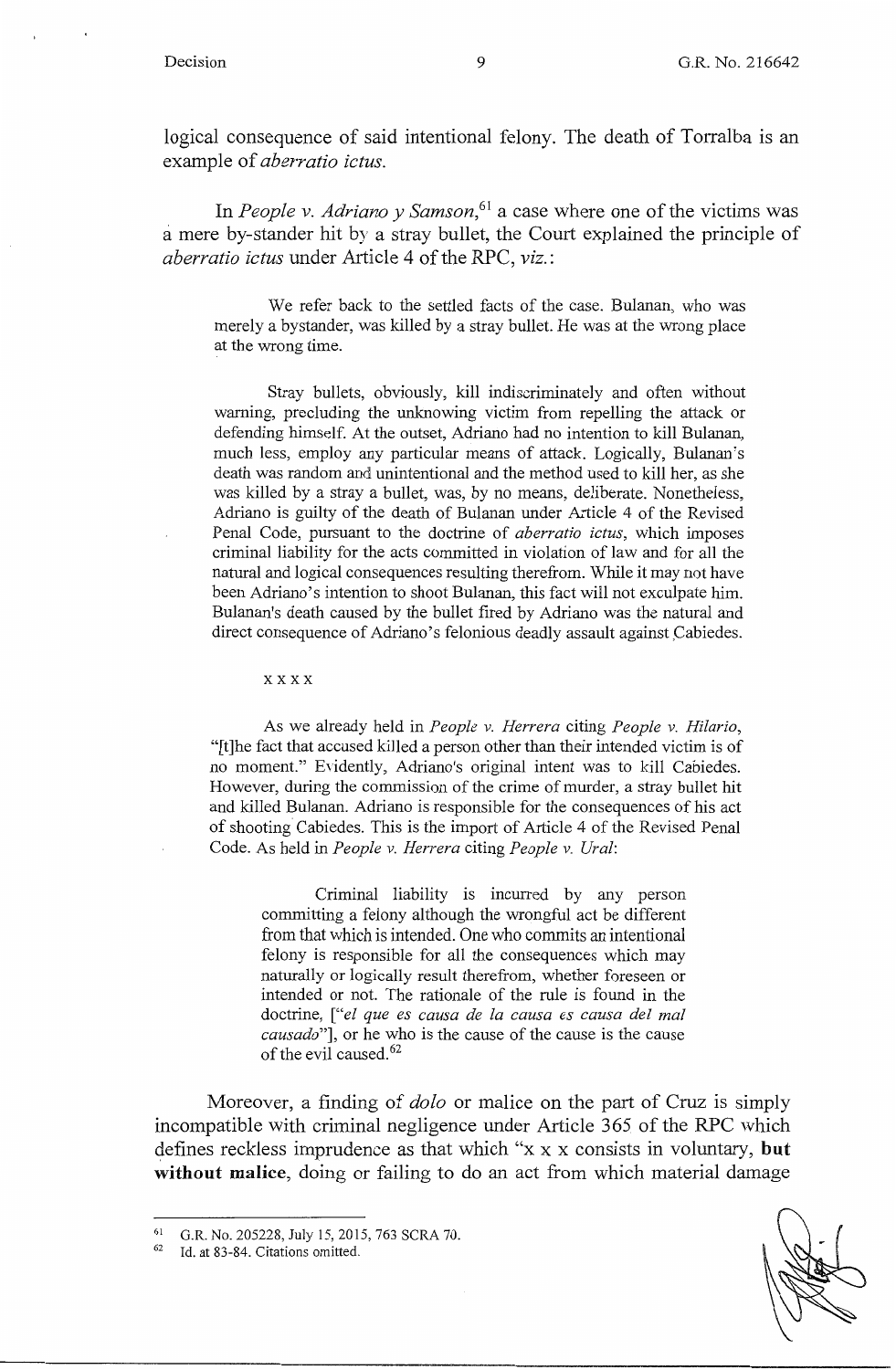results by reason of inexcusable lack of precaution on the part of the person performing or failing to perform such act, taking into consideration his employment or occupation, degree of intelligence, physical condition and other circumstances regarding persons, time and place.  $x \times x$ <sup>563</sup> Thus, it was erroneous to characterize Torralba's death as one resulting from reckless imprudence.

# *Cruz is only entitled to the mitigating circumstance of voluntary surrender*

While Cruz is guilty of frustrated homicide and homicide, he is entitled to the mitigating circumstance of voluntary surrender under Article 13, paragraph 7, of the RPC which requires "[t]hat the offender had voluntarily surrendered himself to a person in authority or his agents. x x x"

For this mitigating circumstance to be appreciated, the following elements must be present: 1) the offender has not been actually arrested; 2) the offender surrendered himself to a person in authority or the latter's agent; and 3) the surrender was voluntary.<sup>64</sup> All three elements are present in this case. As shown by the records, Cruz surrendered his person and service firearm to his superior immediately after the shooting incident.

Cruz declared in his Memorandum<sup>65</sup> dated September 9, 2008 addressed to his station commander that:

After the incident the undersigned police officer immediately surrendered to his superior as well as his service firearm and turned over to the General Assignment Section (MPD-GAS) for investigation.  $x x x^{66}$ 

It is also indicated in the Booking Sheet and Arrest Report<sup>67</sup> dated September 10, 2008 that Cruz was "Apprehended By: Voluntary Surrender."<sup>68</sup> Likewise, it is stated in the Crime Report<sup>69</sup> dated September 10, 2008 that after the incident, Cruz "x x x fled the scene and surrender[ ed] himself to his Station Commander P/SUPT. ROLANDO MIRANDA of [PS-1] [Manila Police] District x x x."70

The Booking Sheet and Arrest Report as well as the Crime Report were admitted by and offered in evidence by the prosecution.<sup>71</sup> These pieces of evidence clearly and convincingly establish the fact that Cruz had not been actually arrested, but had instead immediately and voluntarily surrendered

 $^{63}$  Emphasis supplied.<br> $^{64}$  De Verg v. De Verg

<sup>64</sup> *De Vera v. De Vera*, G.R. No. 172832, April 7, 2009, 584 SCRA 506, 515.<br>
65 Records, p. 15.<br>
66 Id. at 15.<br>
67 Id. at 4.<br>
68 Id.

<sup>68</sup> Id.<br>
69 Id. at 9-14.<br>
70 Id. at 12.<br>
71 Id. at 279-435.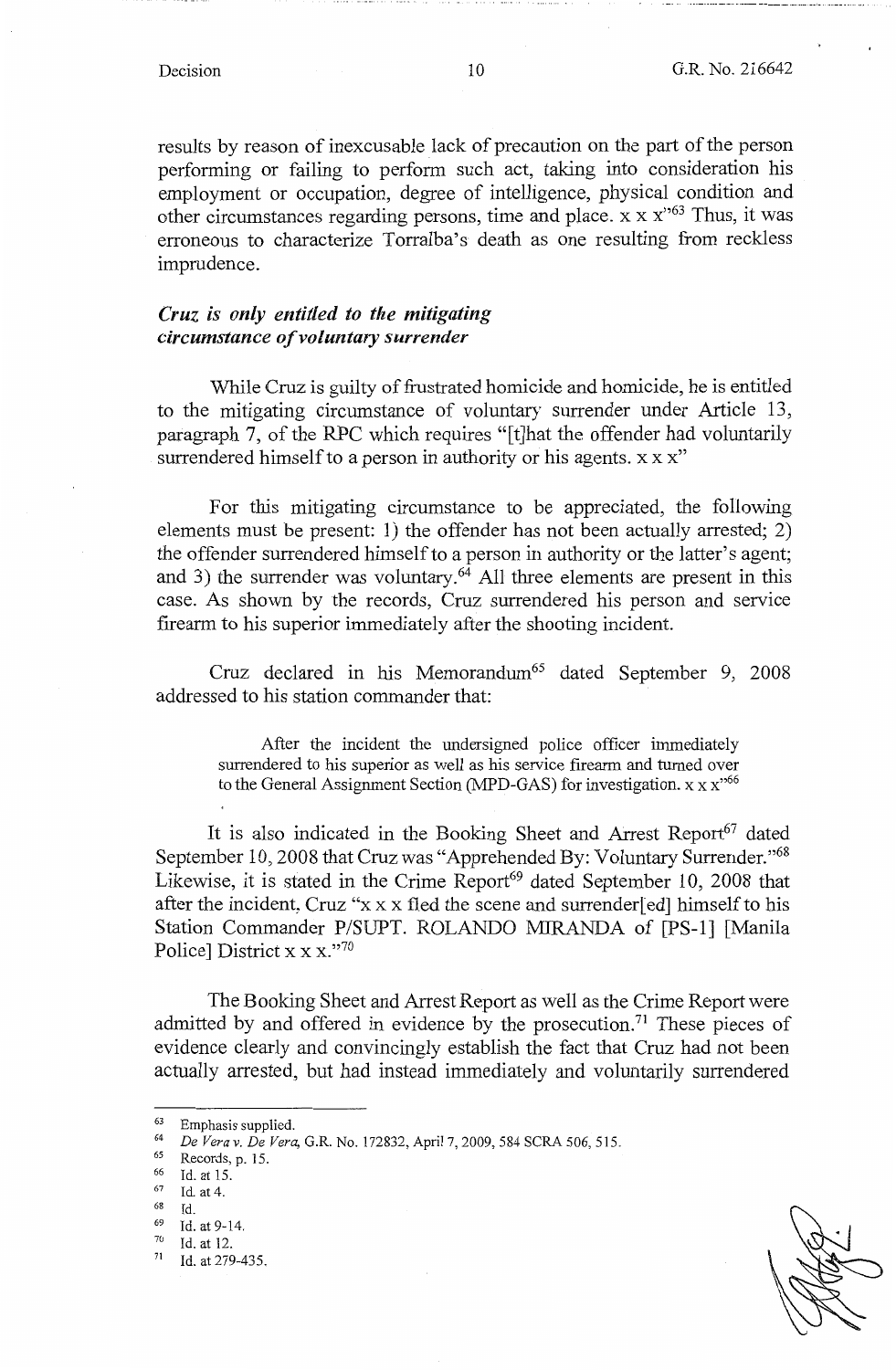himself and his service firearm to a person in authority. Thus, he is entitled to the mitigating circumstance of voluntary surrender.

The same, however, cannot be said with respect to his claim of sufficient provocation on the part of the Bernardo.

Under Article 13, paragraph 4, of the RPC, the criminal liability of the accused shall be mitigated if "x x x sufficient provocation or threat on the part of the offended party immediately preceded the act" of the accused. Sufficient provocation refers to "any unjust or improper conduct or act of the victim adequate enough to excite a person to commit a wrong, which is accordingly proportionate in gravity."<sup>72</sup> In order to be mitigating, provocation on the part of the victim must be sufficient and should immediately precede the act of the offender.<sup>73</sup>

Cruz argues that Bernardo's acts of suddenly overtaking him, blocking his path and almost colliding with his motorcycle, as well as his acts of shouting, drawing and aiming a gun at Cruz, amount to sufficient provocation. The evidence on record, however, does not support this.

As mentioned earlier, Cruz failed to prove that it was Bernardo who first drew a gun. Both the RTC and CA gave more credence to the consistent testimonies of the prosecution witnesses who testified that Cruz drew his gun and fired at Bernardo immediately after their short but heated exchange of words, as corroborated by the medical observation with respect to the trajectory of the bullet that hit Bernardo.<sup>74</sup>

The evidence shows that it was Cruz who first drew and fired his gun. While his firing was preceded by a short verbal altercation, this still does not amount to sufficient provocation. The short exchange of words between Bernardo and Cruz, though heated, is not adequate to elicit such grave reaction as the firing of a gun. Thus, the mitigating circumstance of sufficient provocation cannot be appreciated in favor of Cruz.

### *Penalties and Damages*

Given the Court's findings that the death of Torralba amounts to homicide, and that Cruz is entitled to the mitigating circumstance of voluntary surrender, the penalties imposed upon him shall be modified accordingly.

The penalty prescribed for homicide is *reclusion perpetµa,* 75 while the penalty prescribed for frustrated homicide is *prision mayor*.<sup>76</sup> Applying the

<sup>72</sup>*Miranda v. People,* G.R. No. 234528, January 23, 2019.

Id.

<sup>&</sup>lt;sup>74</sup> Supra notes 2 and 4.<br><sup>75</sup> Art. 249, REVISED PENAL CODE.<br><sup>76</sup> Art. 50, REVISED PENAL CODE.

Art. 50, REVISED PENAL CODE.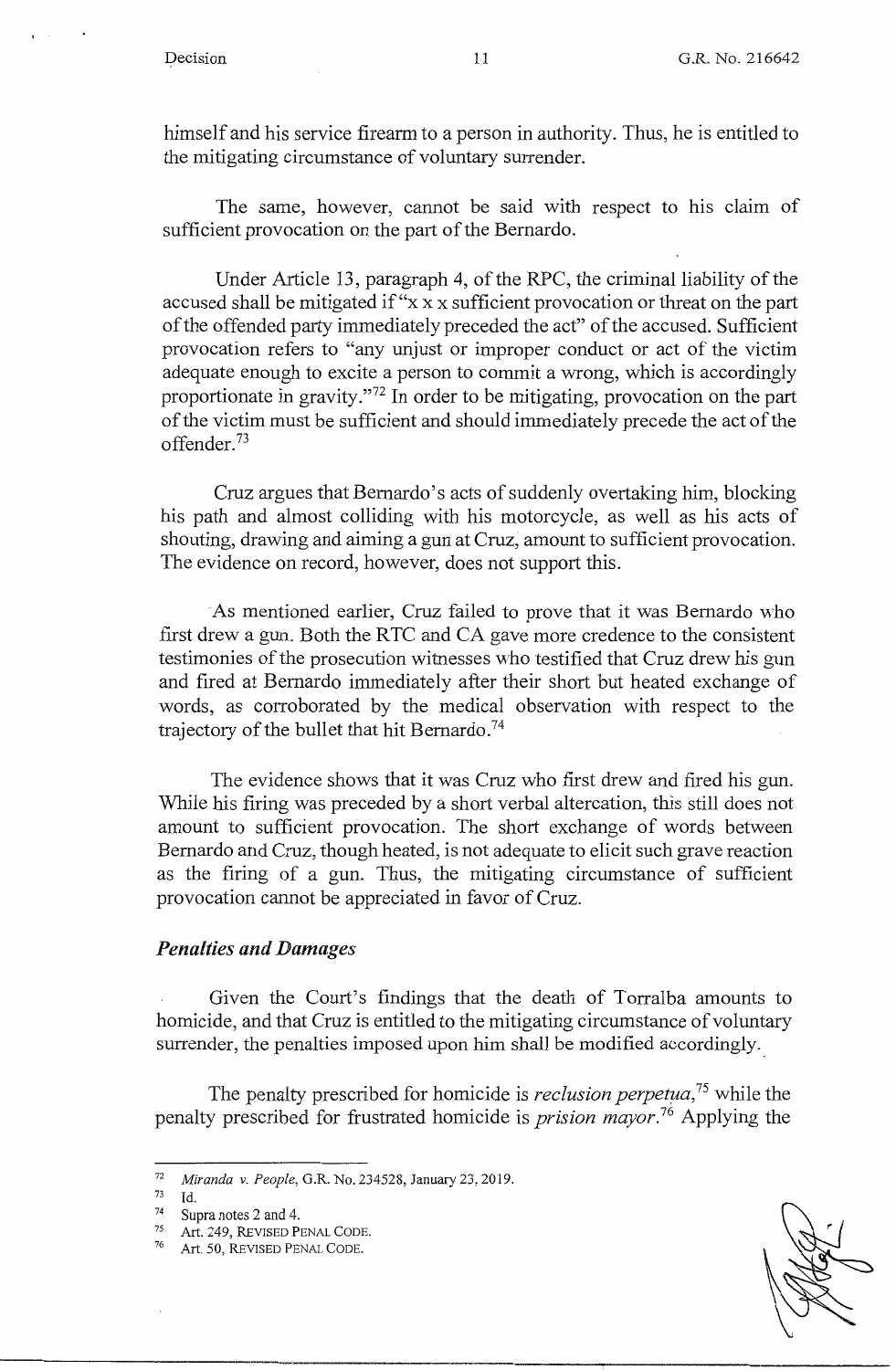Indeterminate Sentence Law and considering the fact that Cruz is entitled to one mitigating circumstance, the imposable penalty is any period within the range of the penalty that is one a degree lower than that prescribed by law, as the minimum, and the minimum period of the penalty prescribed by law, as the maximum. Accordingly, the Court imposes upon Cruz the penalty of: (a) eight years and one day of *prision mayor,* as minimum, to 12 years and one day of *reclusion temporal,* as maximum, for his crime of homicide; and, (b) two years, two months and one day of *prision correccional,* as minimum to six years and one day of *prision mayor*, as maximum, for his crime of frustrated homicide.

The Court also deems it proper to modify the award of damages to conform with prevailing jurisprudence. In *People v. Jugueta,* 77 the Court provided guidelines with respect to the award of damages in criminal cases.

For Homicide, the court shall award civil indemnity *ex delicto* in the amount of  $\mathbb{P}50,000.00$ , and moral damages in the amount of  $\mathbb{P}50,000.00$ .<sup>78</sup> The heirs of the victim are also entitled to burial or funeral expenses in the amount of P50,000.00 in the absence of any documentary evidence showing the amount actually spent.79 In case of Frustrated Homicide, the victim is entitled to civil indemnity *ex delicto* in the amount of  $\overline{P}30,000.00$ , and moral damages in the amount of  $\mathbb{P}30,000.00$ .<sup>80</sup> In both cases, the award of actual damages is also proper, but only in the amount supported by evidence.<sup>81</sup>

Thus, in this case, the heirs of Torralba are entitled to P50,000.00 civil indemnity *ex delicto,* P50,000.00 moral damages, P6,140.00 actual damages for Torralba's last medical expenses,  $82$  and  $\overline{P}50,000.00$  as burial and funeral expenses.

On the other hand, Bernardo is entitled to P30,000.00 civil indemnity *ex delicto*,  $\overline{P}30,000.00$  moral damages, and  $\overline{P}35,573.15$  actual damages for his medical expenses.83

**WHEREFORE,** in view of the foregoing, the appeal is hereby PARTLY GRANTED. The Decision dated June 23, 2014 of the Court of Appeals, Special Fourth Division, in CA-G.R. CR No. 35225, is hereby **AFFIRMED** with the following **MODIFICATIONS:** 

(1) In Criminal Case No. 08-263728, petitioner PO2 Bernardino Cruz y Basco @ "Bong Cruz" is **GUILTY** beyond reasonable doubt of Homicide as defined and penalized under Article 249 of the Revised

80 Id. at 387.<br>
81 Id. at 367.<br>
82 *Rollo*, pp. 420, 422 and 424.<br>
83 Id. at 345-417.

 $^{77}$  G.R. No. 202124, April 5, 2016, 788 SCRA 331.<br> $^{78}$  Id at 380, 386

 $7^8$  Id. at 380, 386.<br>  $7^9$  Id. at 380-381, 388.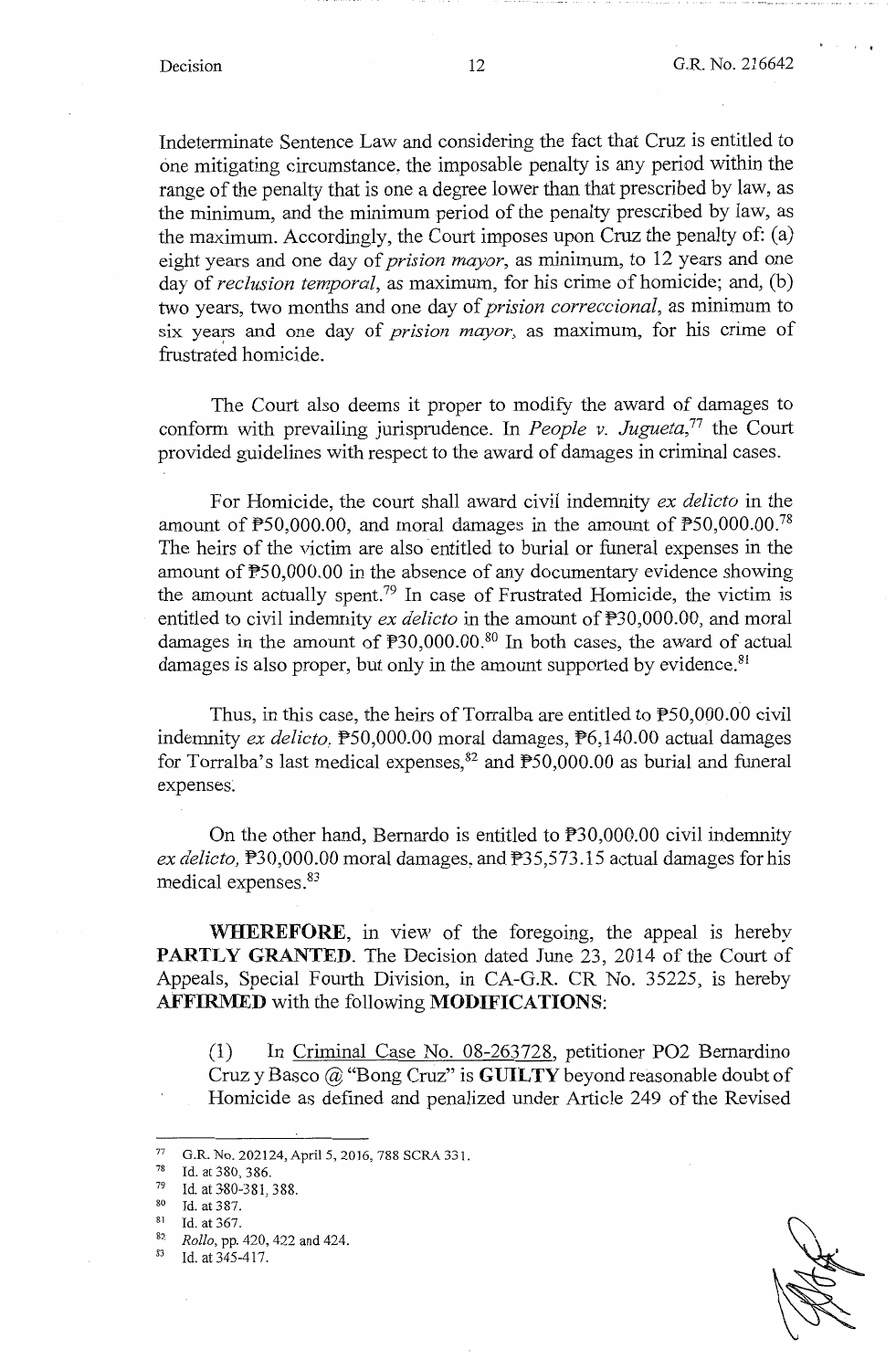**<sup>p</sup>**I I **i** 

Penal Code, and is hereby sentenced to suffer an indeterminate penalty of eight (8) years and one (1) day as minimum to twelve (12) years and one (1) day as maximum. In addition, Cruz is **ORDERED TO PAY**  the heirs of Gerwin Torralba y Fernandez PS0,000.00 civil indemnity *ex delicto,* PS0,000.00 moral damages, P6,140.00 actual damages, and PS0,000.00 as burial and funeral expenses; and

(2) In Criminal Case No. 08-263729, petitioner PO2 Bernardino Cruz y Basco @ "Bong Cruz" is **GUILTY** beyond reasonable doubt of Frustrated Homicide as defined and penalized under Article 249, in relation to Article 6, of the Revised Penal Code, and is hereby sentenced to suffer an indeterminate penalty of two (2) years, two (2) months and one (1) day as minimum to six (6) years and one (1) day as maximum. In addition, Cruz is **ORDERED TO PAY** Archibald Bernardo y David P30,000.00 civil indemnity *ex delicto,* P30,000.00 moral damages, and P35,573.15 actual damages.

(3) Cruz is also **ORDERED TO PAY** interest at the rate of six percent (6%) *per annum* on the civil indemnity, moral damages, actual damages and funeral and burial expenses from the time of the finality of this decision until full payment.

**SO ORDERED.** 

**MIN S. CAGUIOA ALFRED** atè Justice

WE CONCUR:

DIOSDADO M. PERALTA Chief Justice **Chairperson**